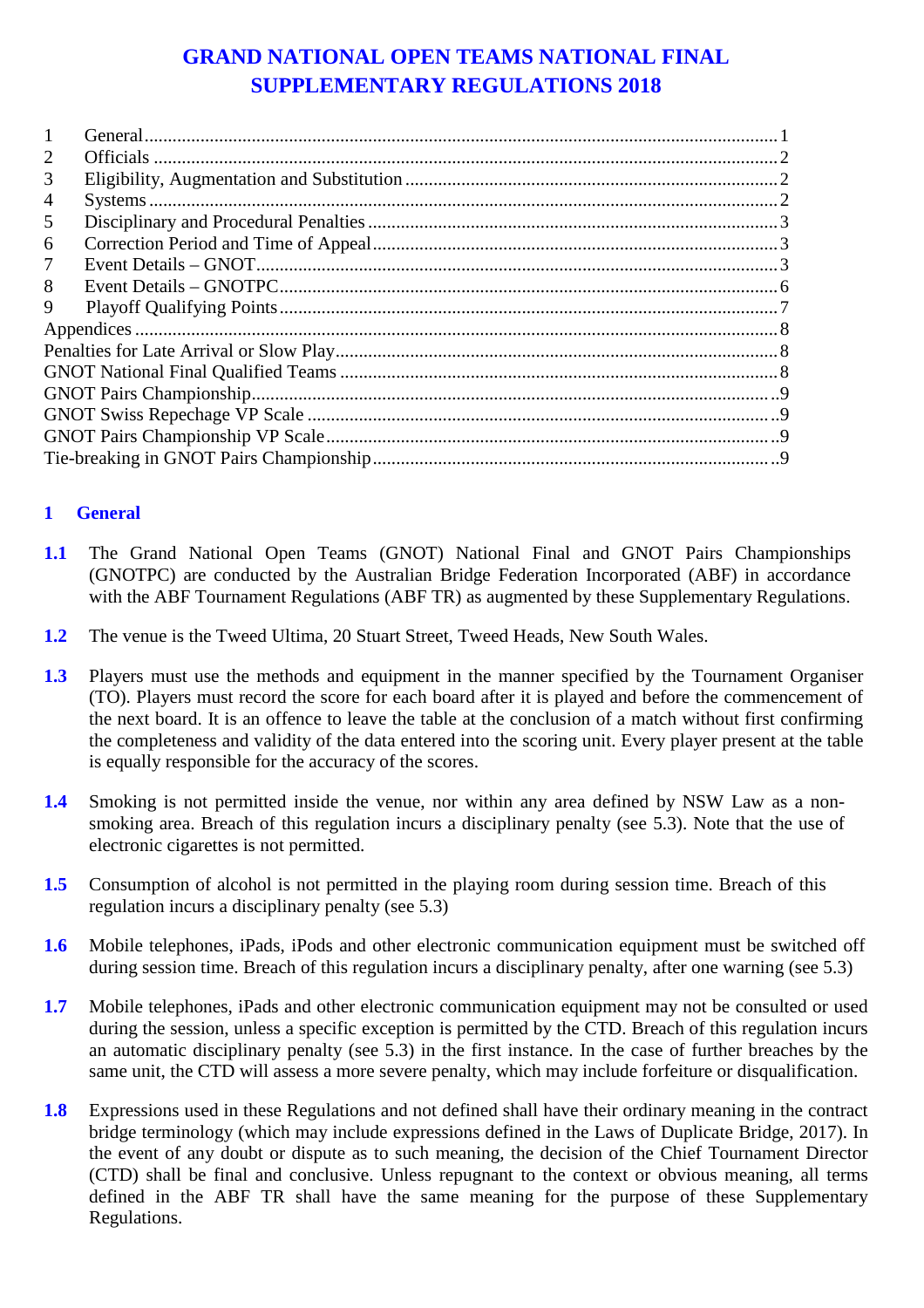### **2 Officials**

- **2.1** The Tournament Organiser is Ray Ellaway.
- **2.2** The Chief Tournament Director is Matthew McManus. Other Directors are Jan Peach and Sebastian Yuen.
- **2.3** The Appeals Committee Convener is Hugh Grosvenor.
- **2.4** The Appeals Consultants are Chris Mulley and David Appleton.
- **2.5** The ABF on-site representative is Peter Reynolds.
- **2.6** The Recorder is Kim Morrison.
- **3 Eligibility, Augmentation and Substitution**
- **3.1** At the time of commencement of an event, each Australian resident entrant must be a financial member of the ABF Masterpoint Scheme and of an organisation affiliated to the ABF or to an Australian State Bridge Association.
- **3.2** Teams in the GNOT National Final will have qualified *via* their Regional Playoff event(s).
- **3.3** The GNOTPC is open to all players who have participated in the GNOT National Final and have been eliminated (irrespective of origin), at no charge. In addition, players from the Northern Rivers and Gold Coast regions who have participated in GNOT 2018 qualifying events (i.e. Club Selections and/or Zonal Playoffs) or life partners of participants in the GNOT National Final are invited to play in the GNOT Pairs Championships on payment of an entry fee of \$30 per person. Entries will close at 7.30pm on Saturday, December 1, or earlier if the maximum number of entries is reached.
- **3.4** After receipt of entries has been acknowledged by the National Coordinator (NC) but before play has commenced, a team from any Region may augment up to a maximum of 6 players, with the consent of the NC. Any player so added must be a member of a club located in that region.
- <span id="page-1-0"></span>**3.5** In the GNOT, a substitute for cause, not convenience, may be allowed with prior approval of the CTD for a maximum of 44 boards in the Knock-out (KO) and Swiss repechage phases and a further 50% of the boards in each of the Repechage Finals, Semi-Finals and Final. A substitute need not be qualified to represent the team's Region but must not be an entrant in another team unless that team has been eliminated from the event. In addition, the CTD may allow emergency substitutions for substantial cause and may impose any conditions in doing so and may take whatever other action is considered necessary to keep the tournament in motion.
- **3.6** In the GNOTPC, the CTD may approve substitutes for a pair for cause, not convenience, for a maximum of 3 rounds
- **3.7** The TO may nominate a "house contestant" to compete in the GNOT and/or the GNOTPC in order to ensure the smooth running of the tournament. The TO will make every effort to nominate eligible players. The conditions under which the "house contestant" competes will, subject to ABF TR 1.9, be at the discretion of the TO.

#### **4 Systems**

- **4.1** GREEN, BLUE and RED systems and BROWN STICKER conventions are permitted throughout.
- **4.2** YELLOW systems are not permitted in the GNOT Swiss, KO Rounds 1 and 2, or in the GNOTPC.
- **4.3** YELLOW systems are permitted in the GNOT KO Rounds 3, 4 and 5, the Repechage Finals, the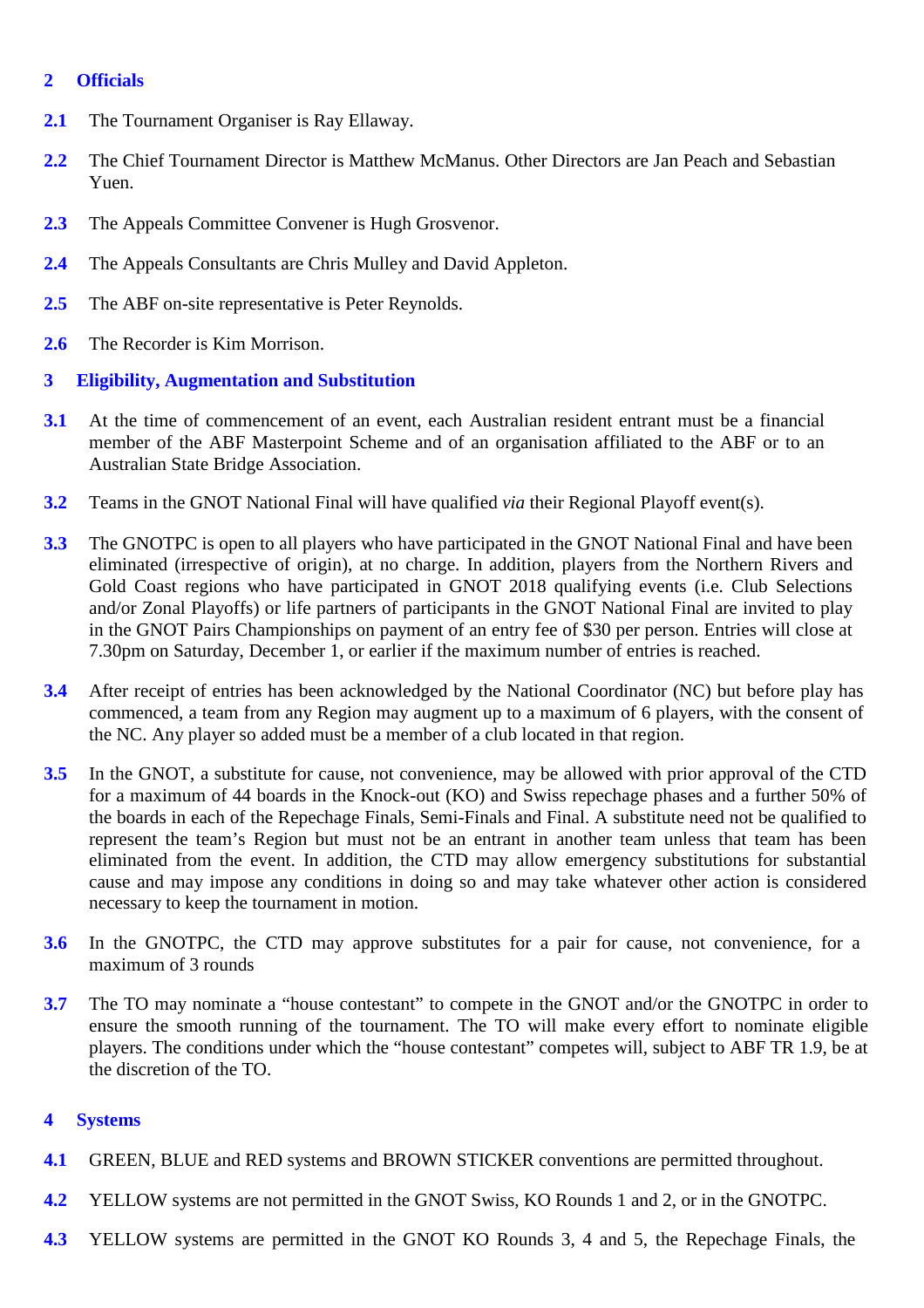Semi-Finals and Final. Pairs wishing to play a YELLOW system must lodge a system summary and a bona fide defence with the TO before 9.30 am on Friday, November 30.

#### **5 Disciplinary and Procedural Penalties**

- **5.1** In the GNOT Swiss and GNOTPC, penalties are included in the overall ranking, but the draw is determined by the scores excluding penalties.
- **5.2** The general provisions of ABF TR 10 concerning punctuality and slow play shall apply. The table of penalties is listed in the Appendices.
- **5.3** The disciplinary penalty for breach of regulations relating to smoking (1.4), consumption of alcohol (1.5) and mobile phones (1.6, 1.7) is 3 VPs, or 9 IMPs in head-to-head teams matches.

#### **6 Correction Period and Time of Appeal**

- **6.1** The Correction Period (Law 79C) for matches expires 30 minutes after the scores have been made available for inspection or at the start of the next round or stanza, whichever is earlier in the case of Knock-out matches and whichever is later in the case of matches in the Swiss Repechage. The CTD has the discretion to alter this period.
- **6.2** The time for lodging an Appeal against a Director's Ruling (Law 92B) for all matches expires 30 minutes after the scheduled finishing time of the match in which the ruling was given or at the start of the next round or stanza, whichever is earlier.
- <span id="page-2-0"></span>**6.3** Errors in scoring made by officials of the event may be corrected up until a time deemed appropriate by the TO.
- **7 Event Details – GNOT**

#### **7.1 Format**

There are 60 teams representing the various regions as listed in the Appendices. The field will be seeded taking into account form, past performance, and region of origin. The draw for all matches in Knock-out (KO) rounds 1 to 5 is pre-determined.

- **7.1.1 KO Round 1**: Teams seeded one to four have a bye in the first round. The remaining play a head-to-head match over 16 boards. The 28 winning teams progress to KO Round 2 along with the top four seeded. The 28 losing teams enter the Swiss repechage.
- **7.1.2 KO Round 2**: 32 teams play a head-to-head match over 2 stanzas of 12 boards. The 16 winning teams progress to KO Round 3. The 16 losing teams enter the Swiss repechage.
- **7.1.3 KO Round 3**: 16 teams play a head-to-head match over 2 stanzas of 12 boards. The 8 winning teams progress to KO Round 4. The 8 losing teams enter the Swiss repechage.
- **7.1.4 KO Round 4**: 8 teams play a head-to-head match over 2 stanzas of 12 boards. The 4 winning teams progress to KO Round 5. The 4 losing teams enter the Swiss repechage.
- **7.1.5 KO Round 5**: 4 teams play a head-to-head match over 3 stanzas of 12 boards. The 2 winning teams proceed directly to the semi-finals. The 2 losing teams proceed to the Repechage Finals.
- **7.1.6 Swiss Repechage**: The Swiss repechage comprises nine 12-board rounds.
- **7.1.7 Repechage Finals**: The repechage finals comprises 4 teams the two losers from KO Round 5 and the two highest placed teams from the Swiss repechage. The repechage finals will be played over 24 boards in two 12-board stanzas. The two winning teams proceed to the semi-finals.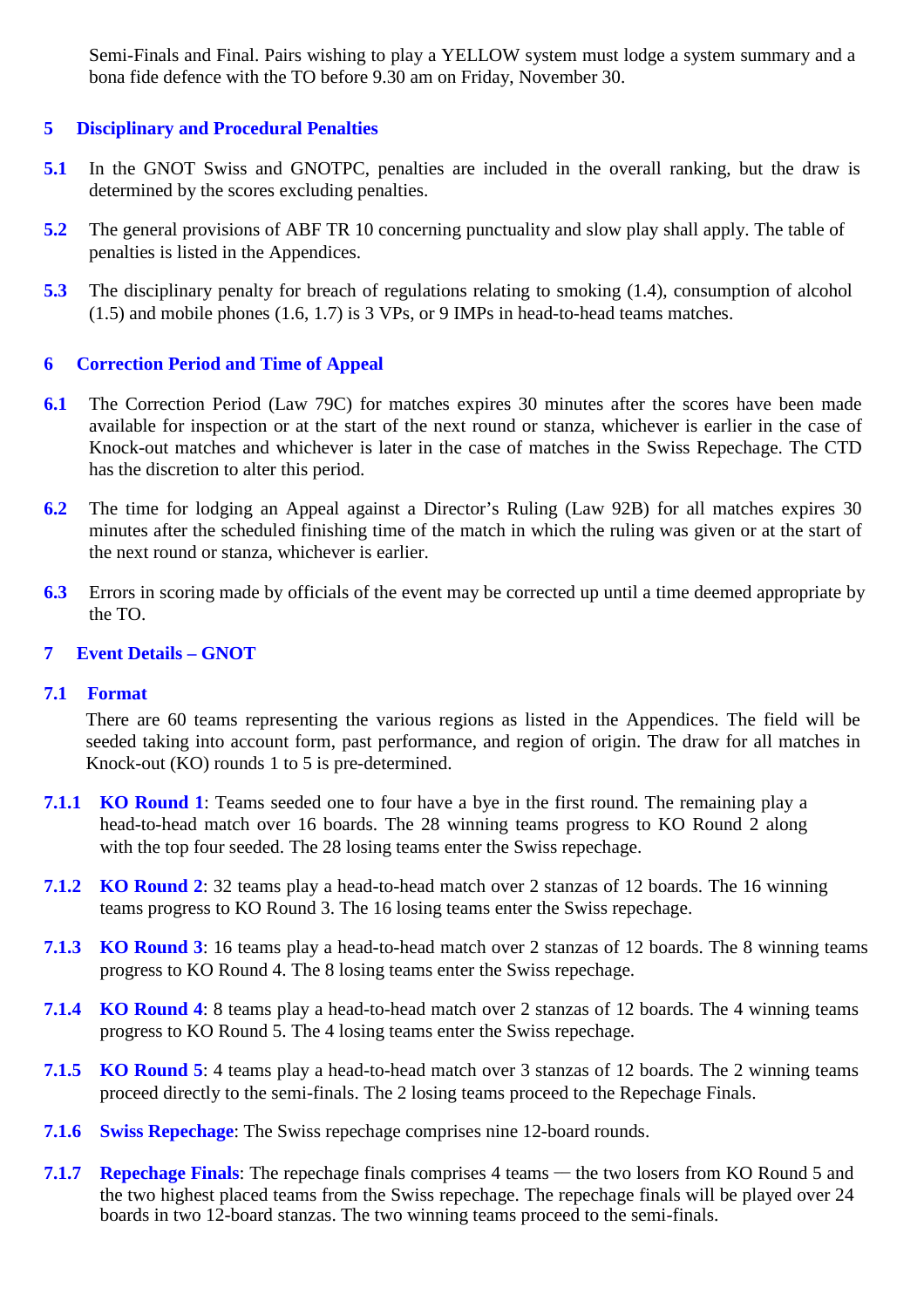- **7.1.8 Semi-Final**s: The semi-finals will be played over 40 boards in four 10-board stanzas. The two winning teams proceed to the final.
- **7.1.9 Final**: The final will be played over 56 boards in four 14-board stanzas.

### **7.2 Session Times**

The time allowed per round will be announced by the CTD.

*Because the GNOT National Final is being played in New South Wales, the times given for playing schedules are EASTERN STANDARD SUMMER TIME. GNOT participants staying in Queensland should note that Queensland time is one hour behind New South Wales time.* 

| <b>Date</b>          | <b>Time</b>       | <b>KO</b> Section           | <b>Swiss Repechage</b> |
|----------------------|-------------------|-----------------------------|------------------------|
| Friday, November 30  | 9.30 am           | Round 1                     |                        |
|                      | 11.35 am          | Round 2                     | Round 1                |
|                      | $2.00 \text{ pm}$ | Round 2 (cont.)             | Round 2                |
|                      | 3.35 pm           | Round 3                     | Round 3                |
|                      | 5.10 pm           | Round 3 (cont.)             | Round 4                |
| Saturday, December 1 | 10.00 am          | Round 4                     | Round 5                |
|                      | 11.35 am          | Round 4 (cont.)             | Round 6                |
|                      | $2.00 \text{ pm}$ | Round 5                     | Round <sub>7</sub>     |
|                      | 3.35 pm           | Round 5 (cont.)             | Round 8                |
|                      | 5.10 pm           | Round 5 (cont.)             | Round 9                |
| Sunday, December 2   | $9.00$ am         | Repechage Finals - Stanza 1 |                        |
|                      | 10.40 am          | Repechage Finals - Stanza 2 |                        |
|                      | $1.00$ pm         | Semi-Finals - Stanza 1      |                        |
|                      | $2.25$ pm         | Semi-Finals - Stanza 2      |                        |
|                      | $3.50 \text{ pm}$ | Semi-Finals - Stanza 3      |                        |
|                      | 5.15 pm           | Semi-Finals - Stanza 4      |                        |
| Monday, December 3   | $9.00$ am         | Final - Stanza 1            |                        |
|                      | 11.10 am          | Final - Stanza 2            |                        |
|                      | $1.30 \text{ pm}$ | Final - Stanza 3            |                        |
|                      | 3.30 pm           | Final - Stanza 4            |                        |

#### **7.3 Seating**

- **7.3.1** Except as provided in 7.3.2, team captains toss for seating rights. The captain winning the toss may elect to sit first or second. In matches involving multiple stanzas, the order of seating rights reverses for each subsequent stanza.
- **7.3.2** Teams containing pairs that have registered a YELLOW system lose seating rights for all stanzas in all matches, up until the Final. Seating rights for the Final are determined as in 7.3.1.

#### **7.4 Scoring and Draw**

- **7.4.1** KO and finals matches are scored by net IMPs.
- **7.4.2** Matches in the Swiss repechage are scored by IMPs converted to VPs using the WBF scale for 12 board matches.
- **7.4.3** Insofar as possible, in the Swiss repechage, Repechage Finals and Semi-Finals, no team shall play a team that it has played previously in any stage of the event. Notwithstanding, losers from KO Round 5 may not be drawn to play one another in the Repechage Finals, and winners from KO Round 5 may not be drawn to play one another in the Semi-Finals.
- **7.4.4** The draw for Swiss repechage Round 1 is random. The draw for subsequent rounds is according to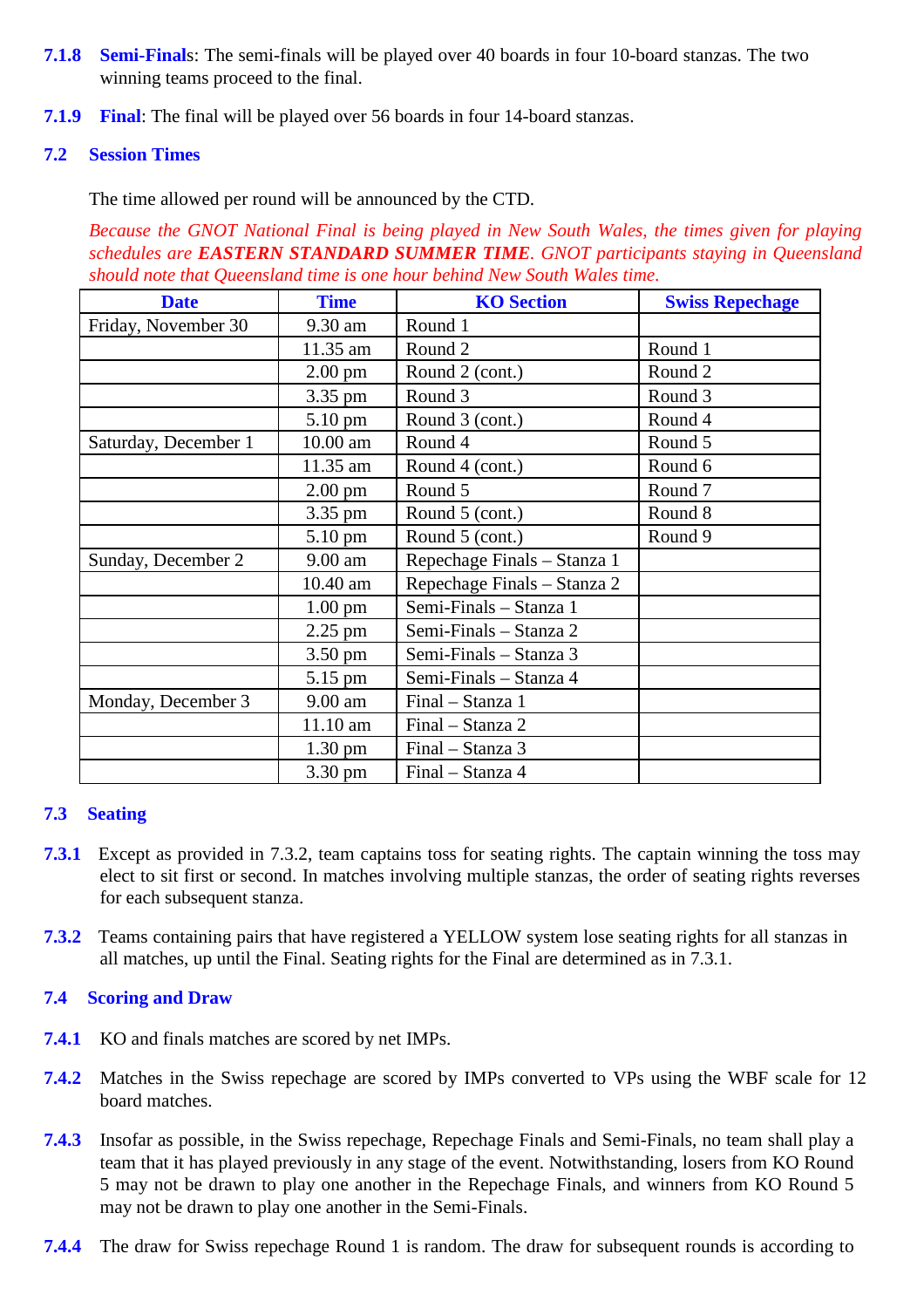rank. KO losers that enter the Swiss Repechage after KO Rounds 2, 3 and 4 will be ranked by lot.

- **7.4.5** Losers in KO Round 1 enter the Swiss repechage with a score of 0 VPs and 0 IMPs. Losers in KO Round 2 enter the Swiss repechage with a VP and IMP score equal to 90% of the Leader's score, but no more than 7.5 VPs less than the Leader's score. Losers in KO Round 3 enter the Swiss repechage with a VP and IMP score equal to 95% of the Leader's score, but no more than 4.5 VPs less than the Leader's score. Losers in KO Round 4 enter the Swiss repechage on the same VP and IMP score as the Leader.
- **7.4.6** Losers from KO Round 4 may not be drawn to play one another in Swiss repechage Round 7.
- **7.4.7** In the event that a team should forfeit its right to further participation after KO Round 5: a) If it is a losing team from KO Round 5, its place in the Repechage Finals shall be taken by the next-ranked team from the Swiss repechage; b) If it is a winning team from KO Round 5, its place in the Semi-Finals shall be taken by the team it defeated in KO Round 5. c) If it is a team from the Swiss repechage, its place in the Repechage Finals shall be taken by the next-ranked team from the Swiss repechage.
- **7.4.8** In the event that 7.4.3 fails to determine the draw for the Repechage Finals and/or Semi-Finals, the matches will be determined by lot.

#### **7.5 Tie-breaking and carry-over**

- **7.5.1** In the KO rounds, a tie shall be broken by (in order): a) using the board-a-match procedure; b) total points; c)lot.
- **7.5.2** In the Repechage Finals, the losing teams from KO round 5 will carry-forward 0.1 IMPs.
- **7.5.3** In the Semi-Finals, the winning teams from KO round 5 will carry-forward 0.1 IMPs.

**7.5.4** Critical ties after the final round of the Swiss repechage are broken by (in order): a) the team which remained in the KO section for the greatest number of rounds will be ranked highest;

b) calculating the mean total VP score of all the opponents of each team – the team with the highest total shall be ranked highest;

c) calculating the mean total net IMP score of all the opponents of each team – the team with the highest total shall be ranked highest;

d) lot.

<span id="page-4-0"></span>**7.5.5** Ties in the Final shall not be broken.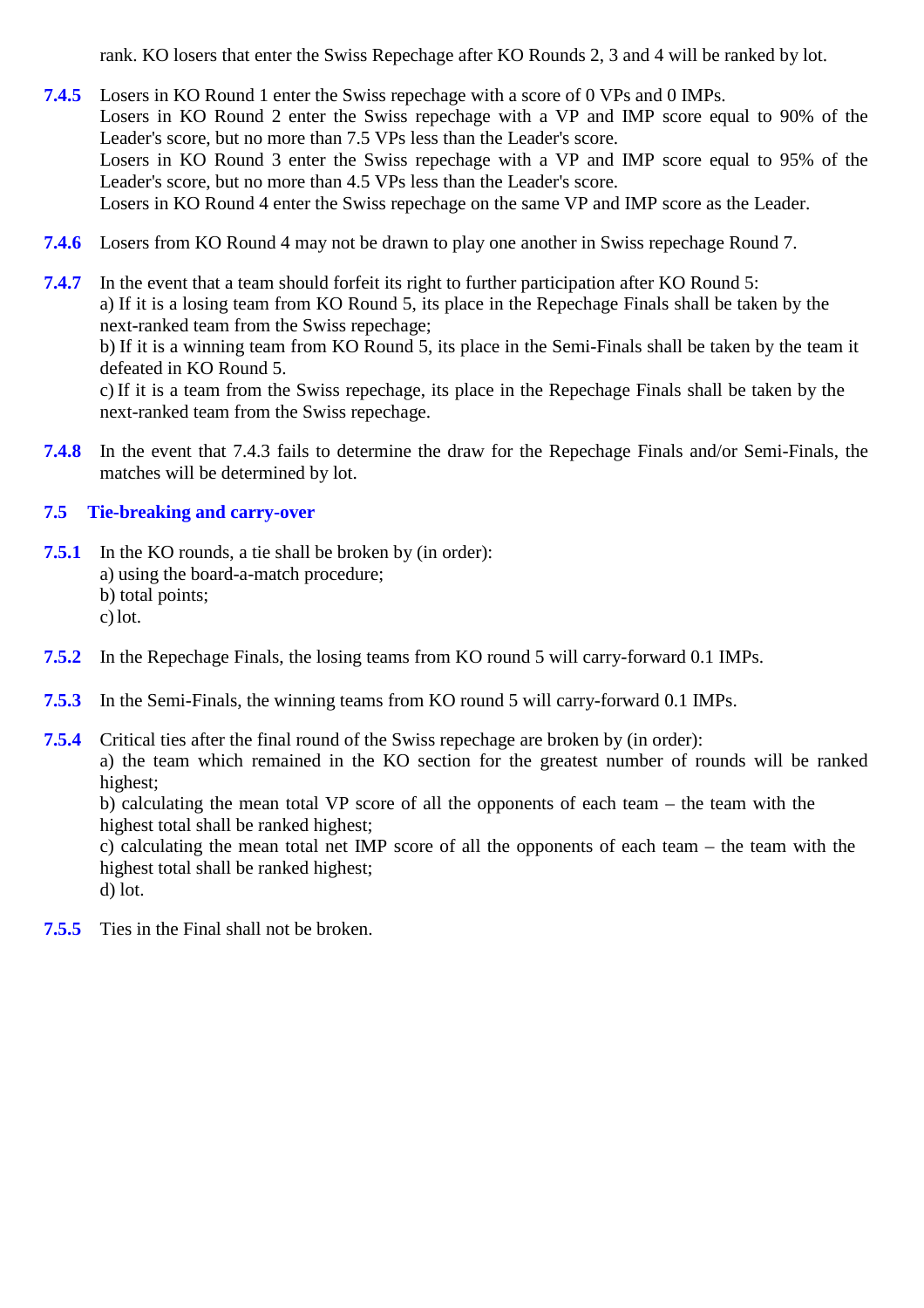#### **8 Event Details – GNOTPC**

#### **8.1 Format**

- **8.1.1** The GNOTPC will be played in a stratified Swiss format over seven 8-board matches. The size of the field is limited to 80 pairs. This limit may be extended at the discretion of the TO.
- **8.1.2** Scoring will be by IMPs against a datum calculated as in 8.1.3. IMPs are converted to VPs in accordance with the WBF 6 board VP scale.
- 8.1.3 The datum will be the arithmetic mean (rounded to the closest 10) of all the scores under consideration after eliminating the highest and lowest x/10 scores (0.5 rounded up) where x is the number of scores under consideration.

a) for Matches 1-3, the datum will be calculated considering the scores obtained at all tables;

b) for Matches 4-5, the datum will be calculated considering the scores obtained at the top n/2 tables (0.5 rounded up), where n is the number of tables in play;

c) for Matches 6-7, the datum will be calculated considering the scores obtained at the top 12 tables.

- **8.1.4** The field will be stratified into three categories, viz. Metropolitan Pairs, Provincial Pairs and Country Pairs according to GNOT Regions. The Regions are detailed in the Appendices.
- **8.1.5** Pairs, irrespective of stratification, may be drawn against any other pair in the field.

#### **8.2 Tie-breaking**

- **8.2.1** During the Swiss, ties are broken by net IMPs, then by lot.
- **8.2.2** At the conclusion of the event, ties will be broken for first place overall and by category in accordance with ABF TR 15, as detailed in the Appendices. Ties for other places will not be broken.

#### **8.3 Session Times**

The time allowed per round will be announced by the CTD.

| Sunday, December 2 | $9.15$ am          | Swiss round 1                              |
|--------------------|--------------------|--------------------------------------------|
|                    | $10.15$ am         | Swiss round 2                              |
|                    | $11.15$ am         | Swiss round 3                              |
|                    | $12.15 \text{ pm}$ | Swiss round 4                              |
|                    | $2.00 \text{ pm}$  | Swiss round 5                              |
|                    | $3.00 \text{ pm}$  | Swiss round 6                              |
|                    | $4.00 \text{ pm}$  | Swiss round 7                              |
|                    | $5.00 \text{ pm}$  | Hospitality and presentation of medallions |
|                    |                    |                                            |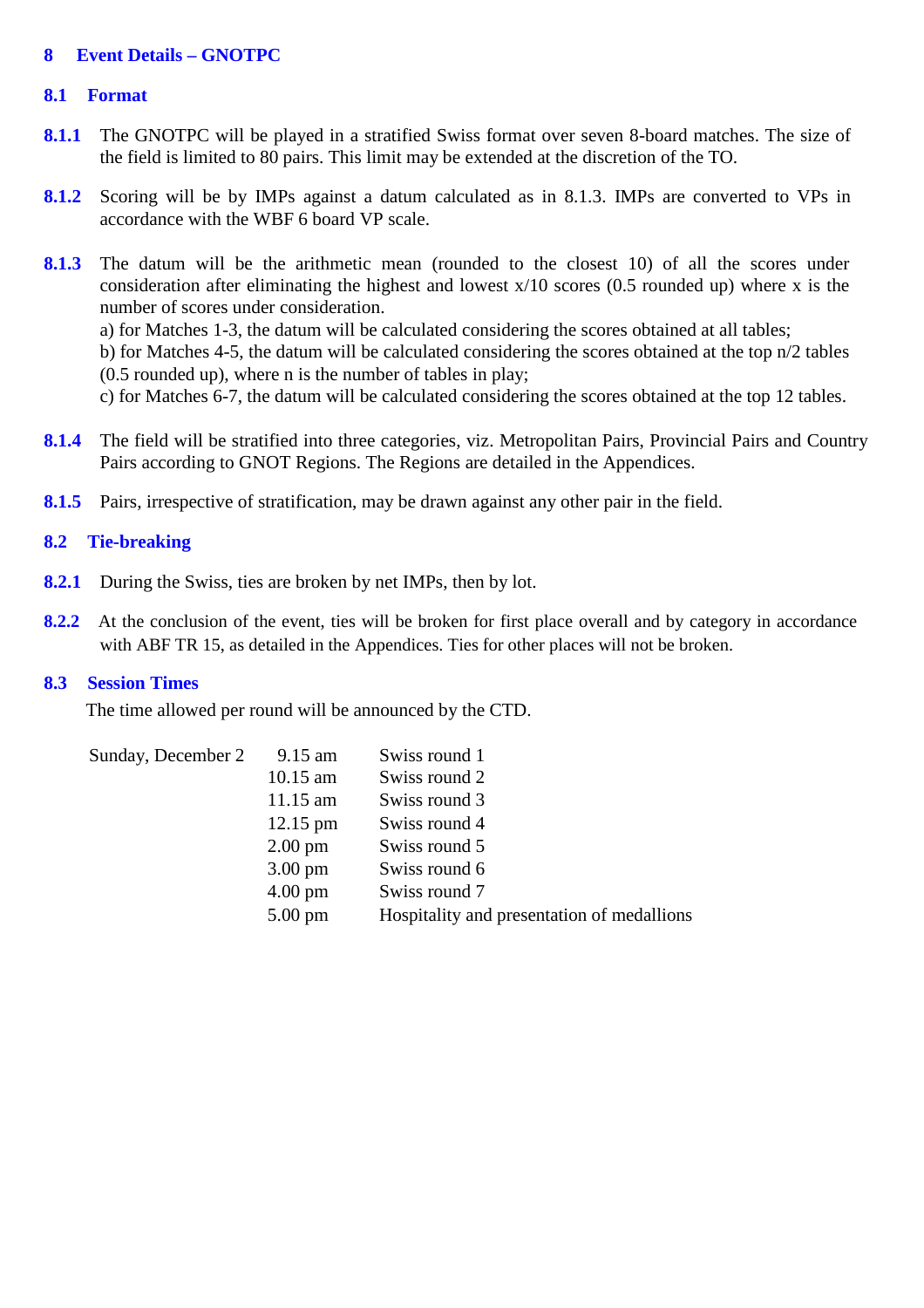### <span id="page-6-0"></span>**9 Playoff Qualifying Points**

9.1 Playoff Qualifying Points (PQP) in the GNOT National Final are awarded to each eligible player as below

| ace<br>aacc |     | - | Е., |
|-------------|-----|---|-----|
| . 1. 2      | - - |   |     |

- 9.2 To be eligible for PQP, each player must play at least 4 matches in the KO Phase and Swiss repechage combined, and at least two stanzas in the semi-final and final.
- 9.3 In the event of a tie for first, each eligible player will receive 27 PQP.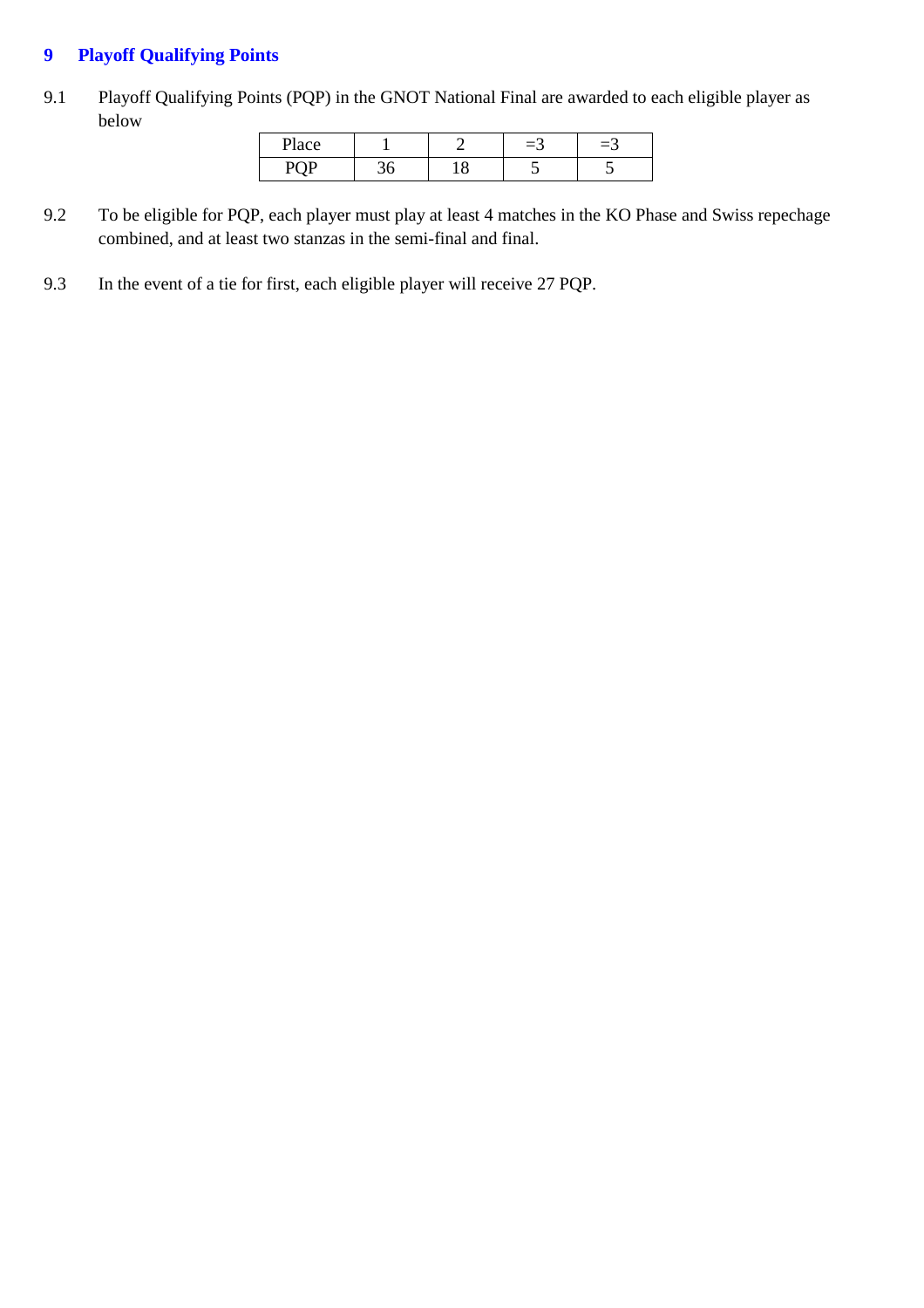### <span id="page-7-0"></span>**Appendices**

### **Penalties for Late Arrival or Slow Play**

| $0-5$ mins   | warning for first offence, then 1 VP (3 IMPs) for each subsequent offence |
|--------------|---------------------------------------------------------------------------|
| $5-10$ mins  | 1 VP (3 IMPs)                                                             |
|              | 10-15 mins $2 VPs (6 IMPs)$                                               |
| $15-20$ mins | 3 VPs (9 IMPs)                                                            |
| $20-30$ mins | 5 VPs (15 IMPs)                                                           |
|              |                                                                           |

For late arrival in excess of 30 minutes, the CTD may assess a more severe penalty including forfeiture of the match and/or disqualification from the event.

When boards are cancelled by the director due to a failure to complete them on time and a slow play warning has previously been issued to a pair, the following penalties may be applied at the director's discretion:

| One board         | $1 VP$ $(3 IMPs)$ |
|-------------------|-------------------|
| Subsequent boards | 2 VPs (6 IMPs)    |

#### **GNOT National Final Qualified Teams**

| <b>ACT Provincial</b> | Hunter 1             | <b>South Coast</b>      |
|-----------------------|----------------------|-------------------------|
| Adelaide 1            | Hunter <sub>2</sub>  | Southern Tasmania       |
| Adelaide 2            | Hunter <sub>3</sub>  | South-West NSW          |
| Adelaide 3            | Melbourne 1          | <b>Sunshine Coast 1</b> |
| Brisbane 1            | Melbourne 2          | <b>Sunshine Coast 2</b> |
| Brisbane 2            | Melbourne 3          | Sunshine Coast 3        |
| Brisbane 3            | Mid North Coast 1    | Sydney 1                |
| Canberra 1            | Mid North Coast 2    | Sydney 2                |
| Canberra 2            | Mountains 1          | Sydney 3                |
| Capricornia           | Mountains 2          | Sydney 4                |
| <b>Central Coast</b>  | North Queensland     | Sydney 5                |
| Central Inland        | Northern Rivers 1    | Sydney 6                |
| <b>Darling Downs</b>  | Northern Rivers 2    | Sydney 7                |
| Far North Queensland  | Northern Tasmania    | Tablelands Illawarra    |
| Geelong               | Northern Territory   | <b>WA Country</b>       |
| Gippsland 1           | Northern Victoria    | <b>WA Provincial</b>    |
| Gippsland 2           | Perth 1              | Western NSW             |
| Gold Coast 1          | Perth <sub>2</sub>   | Western Victoria        |
| Gold Coast 2          | Perth 3              | Whitsunday              |
| Gold Coast 3          | <b>SA Provincial</b> | Wide Bay                |